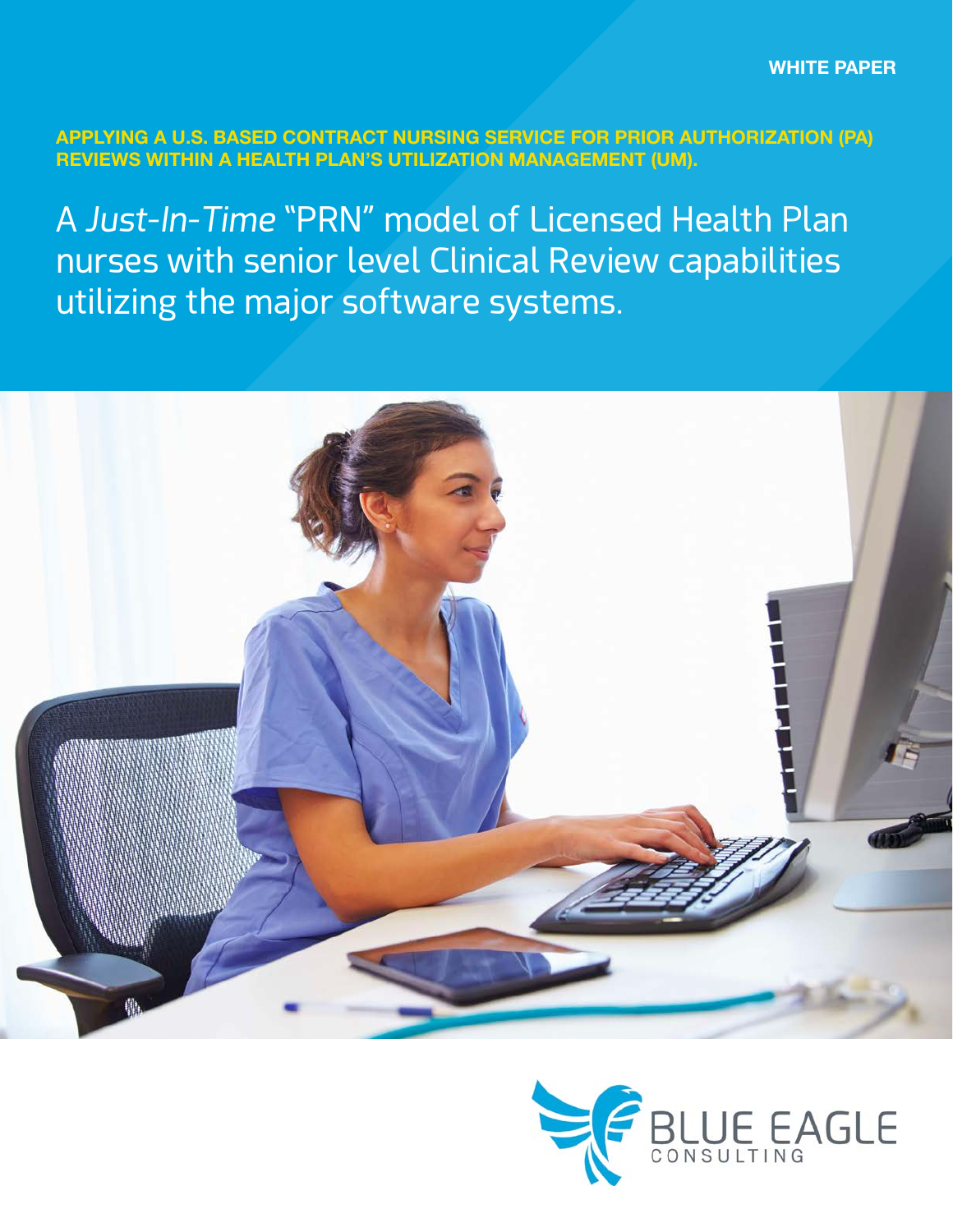# The Problem

**FINDING, TRAINING AND RETAINING EXPERIENCED HEALTH PLAN UTILIZATION MANAGEMENT NURSES FOR CLINICAL REVIEWS.**

Health Plans are constantly looking for nurses who understand the Health Plan Business and who have done clinical Reviews of both Prior Authorization and Inpatient Confinement cases. Most nurses are only experienced with working in a Provider setting (i.e. hospitals, clinics, and physician offices). Therefore, Health Plans are dependent on attracting and hiring nurses with an appropriate state license but without Health Plan and/or PA Review experience – thus burdening the Health Plan UM Department(s) with:

#### **IN-HOUSE APPROACH**

| Task                                          | Time & Effort |
|-----------------------------------------------|---------------|
| HIRING: Finding, Interviewing and On Boarding | 6-24 Weeks    |
| TRAINING: Job & Plan Orientation              | 1-2 Weeks     |
| SPECIALIZED POSITION SPECIFIC ORIENTATION     | 4-6 Weeks     |
| <b>SUPERVISION: On Going</b>                  | Constant      |
| <b>RETENTION: Continuous Challenge</b>        |               |

The success rate of hiring nurses that can be trained and retained for more than 2 years by a Health Plan's Care Management/Utilization Management is sometimes lower than 50%. Off-shore solutions have proven to be price enticing but practically more expensive because of increased bad reviews, conflict and penalties. Many states now contractually preclude "off-shore" outsourcing of clinical reviews.

This approach eliminates the risk, time and bottlenecks associated with the hiring process:

### **CONTRACTED SERVICE APPROACH**

| <b>Need</b>                                  | <b>Client or Vendor</b>                |
|----------------------------------------------|----------------------------------------|
| RECRUTING & SCREENING                        | Vendor, Client Optional                |
| <b>TRAINING</b>                              | Vendor Provided                        |
| SPECIALIZED POSITION SPECIFIC<br>ORIENTATION | Vendor Single Point of<br>Contact      |
| <b>DIRECT SUPERVISION</b>                    | Vendor                                 |
| <b>REPORTING</b>                             | <b>Vendor Productivity</b><br>Provided |
| <b>RETENTION</b>                             | 97% Vendor Performance                 |
| <b>REPLACEMENT</b>                           | 100% Vendor Guaranteed<br>$(2-5$ Days) |

# The Proven **Solution**

**CONTRACT FOR EXPERIENCED HEALTH PLAN PA NURSES WITH UM PROCEDURES, BUSINESS PRACTICE, WORKFLOW AND SOFTWARE EXPERTISE WHOM CAN BE ENGAGED, ON-BOARDED AND PRODUCTIVE WITHIN 2-5 BUSINESS DAYS.**

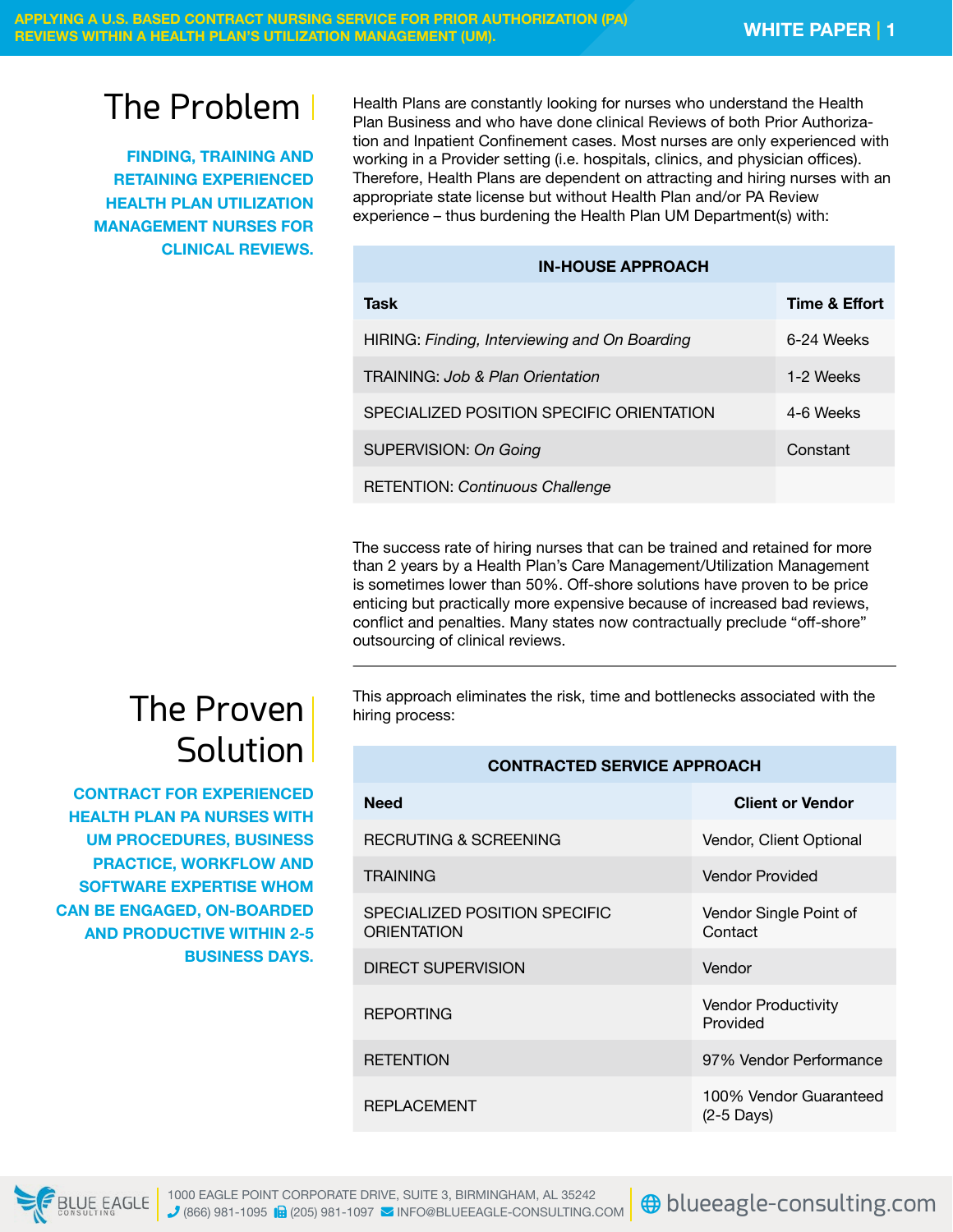# Implementation **Strategy**

**BY CONTRACTING WITH AN EXPERIENCED HEALTH PLAN RESOURCE FIRM THAT SPECIALIZES IN CARE MANAGEMENT/UTILIZATION STAFFING AND CONSULTING, A HEALTH PLAN CAN HAVE ACCESS TO U.S BASED, SENIOR LEVEL PA REVIEW NURSES LICENSED IN THE APPROPRIATE STATE(S) AND WITH FULL VETTING AND BACKGROUND CHECKS COMPLETED.** **The connection point** is between the Client's Health Plan Director and the vendor Project Manager (PM) nurse (experienced HealthPlan UM Director). The vendor PM Reviews and assimilates all business issues, workflow, contractual requirements, and internal processes of each Health Plan. This takes 3-5 business days Initially but is an ongoing process because not every scenario can be addressed in the Plan's Policies and Procedures documents.

**Staffing, Training, Onboarding and Support** of each Review nurse is via the vendor PM – no repetitive involvement from client required. Interviewing of the Review nurse is up to the client…most clients want to interview the initial nurses but are not involved in subsequent nurses.

**Remote Access** is provided by the client's IT Department (typically via Citrix™) using the vendor's PA Review nurses existing PC's (each has their own). Most work part time (evenings and weekends) but will provide a minimum of twenty hours per week of clinical Review work. All Review nurses are senior level health plan/nurses with years of PA Review experience. They are matched to a client's request based on licensing requirements and have completed screening and background checks per the client's criteria.

**Daily/Weekly/Monthly staffing** is based on collaboration with the Clients CM/UM Management Director and their backlog, problem areas, needs, internal staffing, etc. Weekly or monthly staffing of the required contract nurses is determined collaboratively between the client and vendor PM based on hours required to complete the work – not a static number of nurses that are under/over utilized over time.

**On-going support, problem resolution and re-training** is provided by the vendor PM with each Review Nurse, and coordinated or reported to the designated client contact as requested or required

## Deliverable Results

**BACKLOGS IMMEDIATELY BROUGHT UNDER CONTROL, WORKFLOWS OPTIMIZED, AND PROCESSING ISSUES SUCCESSFULLY RESOLVED.**

### **DELIVERABLE RESULTS**

In all four (4) Health Plan Care Management engagements, PA Review backlogs were immediately brought under control and reduced, workflows optimized, and PA processing issues were resolved successfully. The additional bandwidth and expertise were utilized to assist the client with stabilizing and improving the Clinical Review process while their internal, permanent staff were hired and cross trained. Clients "recovered" to normal operations within 2-6 months, while only engaging and paying for Nurse Reviews "as and when needed" (i.e. fluctuated monthly).

The issues addressed and worked successfully performed were in the following areas:

- *Data Entry*
- *Clinical Reviews using NCQA and/or URAC standards*
- *Grievance & Appeal*
- *Audit*
- *CMS Rules and Plan Business Requirement*
- *Performance Reporting*
- *Report Resolution*
- *Cross-Training of new Plan Staff*

**E** BLUE EAGLE